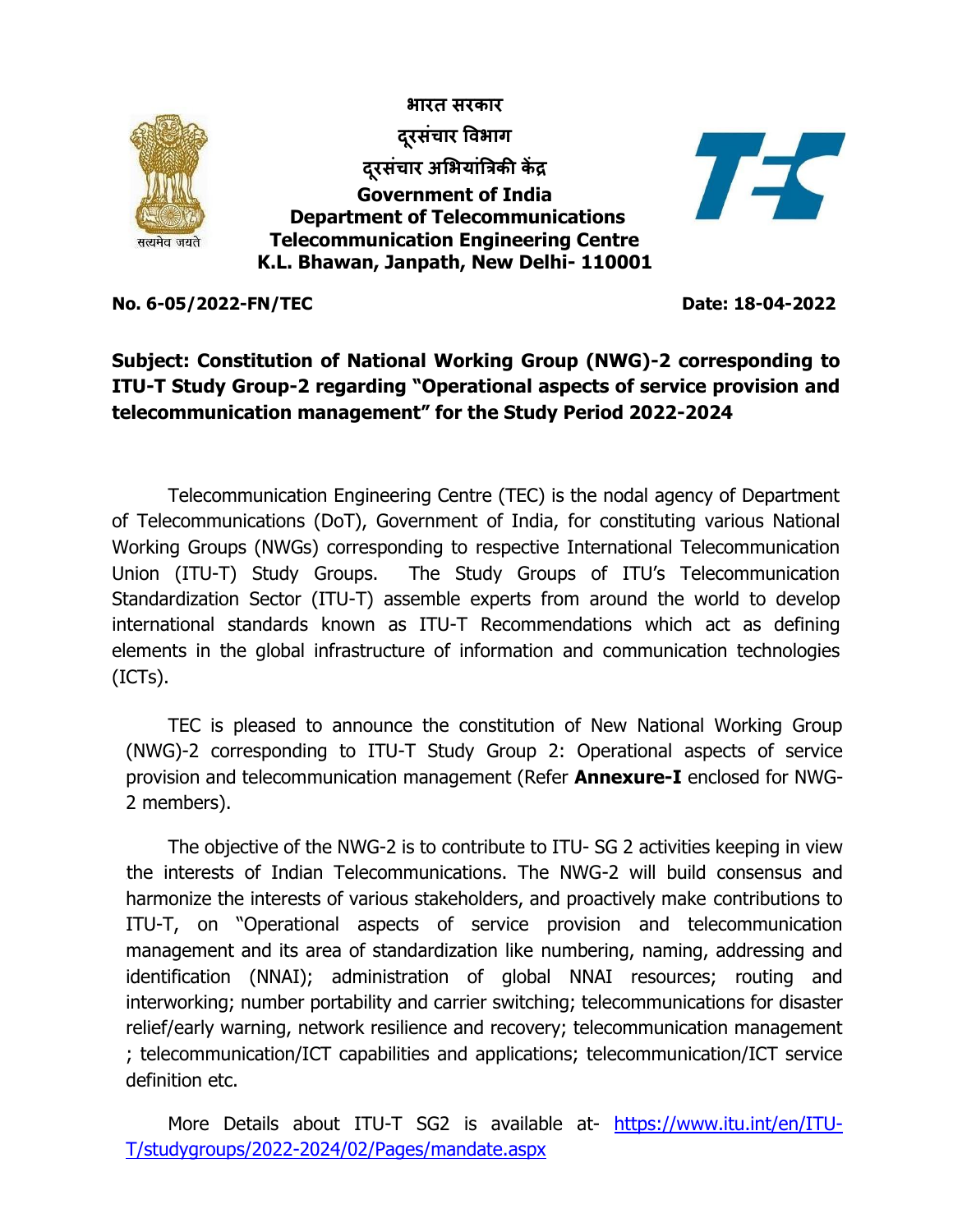In this regard, it is also to inform that the first meeting of NWG-2 for the current period is scheduled to be held on **22nd April 2022** at **15:00 – 17:00 Hrs (online)**. Meeting notice and online link will be issued separately. All the members are requested to examine the current study questions and choose Questions of your preference/ choice/ area of working, out of the Questions listed under ITU-T Study Group-2 and furnish your contributions/ inputs to [adgn3.tec@gov.in,](mailto:adgn3.tec@gov.in) [dirnl.tec@gov.in](mailto:dirnl.tec@gov.in) with a copy to [ddgn.tec@gov.in](mailto:ddgn.tec@gov.in) so that the same may be discussed by the NWG-2 in its meeting.

(Rajmohan Meena) ADG (Future Networks), TEC Adgn3.tec@gov.in Phn No- 011 **23320943**

To,

All members NWG-2 for ITU-T SG2

Copy to:-

- i) Member (Services), DCC, DoT, New Delhi- for kind information
- ii) Sr. DDG TEC- for kind information
- iii) DDG (FN), TEC & Chairman Committee- for kind information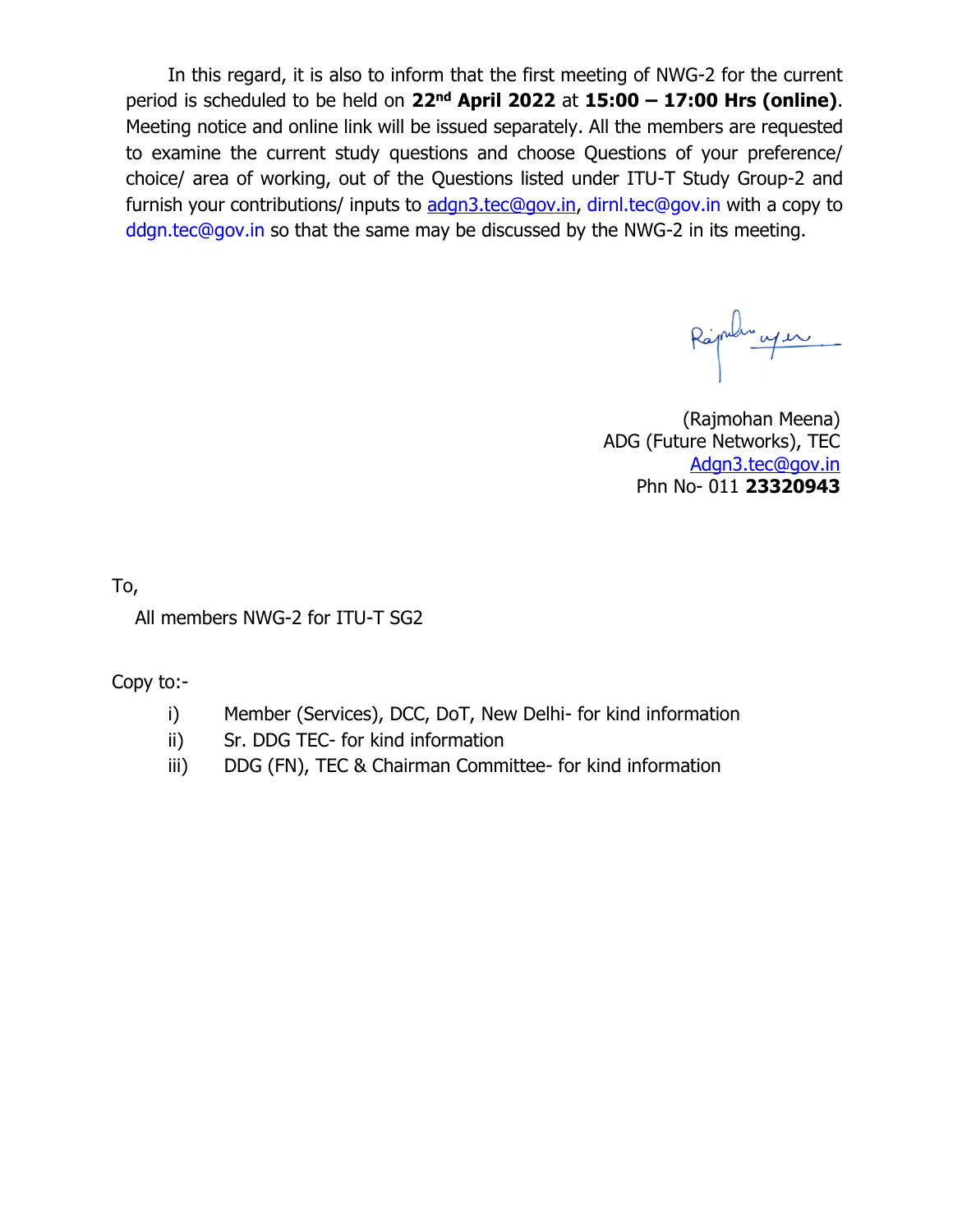## **Annexure-I**

## **List of Members of NWG-2**

| Sr.<br>No.     | <b>Name, Designation &amp; Organization</b>             | <b>Mobile No</b> | <b>Email ID</b>                          |
|----------------|---------------------------------------------------------|------------------|------------------------------------------|
| $\mathbf{1}$   | - Chairman<br>Rajeev Kumar Tyagi, DDG(FN), TEC          | 9582577030       | Ddgn.tec@gov.in                          |
| $\overline{2}$ | Abdul Kayum, DDG(6G Technologies), TEC                  | 9868134010       | ddg6g.tec-dot@gov.in                     |
| 3              | Piyush Chetiya, Director (FN), TEC<br>- Convener        | 9435000033       | dirn1.tec@gov.in                         |
| 4              | Tejpal Singh, Director (DS-II), DoT                     | 9818885790       | tejpal.singh70@gov.in                    |
| 5              | Sumit Mishra, Director (Compliance), Gujarat LSA        |                  |                                          |
| 6              | Venkata Rama Raju Chelle, Director (6G Tech), TEC       |                  | dir6g.tec-dot@gov.in                     |
| $\overline{7}$ | Sunil Gautam, Director(Social Media), DoT               | 9968666234       | sunil.gautam@nic.in                      |
| 8              | Preetika Singh, ADG (TS), TEC                           | 8375988195       | Adetngn.tec@gov.in                       |
| 9              | Rajmohan Meena, ADG (FN), TEC                           | 9013135530       | Adgn3.tec@gov.in                         |
| 10             | Narendra Choubey, ADG (Staff), DoT                      | $011 -$          | narendra.choubey30@qov.in                |
|                |                                                         | 23717127         |                                          |
| 11             | <b>DCPW, Ministry of Home Affairs</b>                   |                  |                                          |
|                | i) Director, DCPW                                       |                  |                                          |
|                | ii) Dr S Vinayak, Joint Director (Comn)                 |                  | director.dcpw@gov.in                     |
|                | iii) R K Singh, Dy Director(CDN)                        |                  | svinayak@dcpw.gov.in                     |
|                |                                                         |                  | rksingh@dcpw.gov.in                      |
| 12             | <b>IIT Bombay</b>                                       | $022 -$          | mythili@iitb.ac.in                       |
|                | Prof Mythili Vutukuru, Associate Professor, Dept of     | 25723488/        |                                          |
|                | Computer Science & Engineering,                         | 25767001         | https://www.cse.iitb.ac.in/~myt<br>hili/ |
| 13             | <b>IIT BHU</b>                                          |                  | apandey.ece@iitbhu.ac.in                 |
|                |                                                         |                  | nsrajput.ece@iitbhu.ac.in                |
|                | i) Dr Amritanshu Pandey                                 |                  |                                          |
|                | ii) Dr Naveen Singh Rajput                              |                  |                                          |
| 14             | <b>IIT Bhilai</b>                                       |                  | subhajit@iitbhilai.ac.in                 |
|                | Dr Subhajit Sidhanta, Assistant Professor, Dept of EECS |                  |                                          |
|                |                                                         |                  | https://iitbhilai.ac.in/index.p          |
|                |                                                         |                  | hp?pid=subhajit                          |
| 15             | <b>IIT Ropar</b>                                        |                  |                                          |
|                |                                                         |                  |                                          |
|                |                                                         |                  | sodhi@iitrpr.ac.in                       |